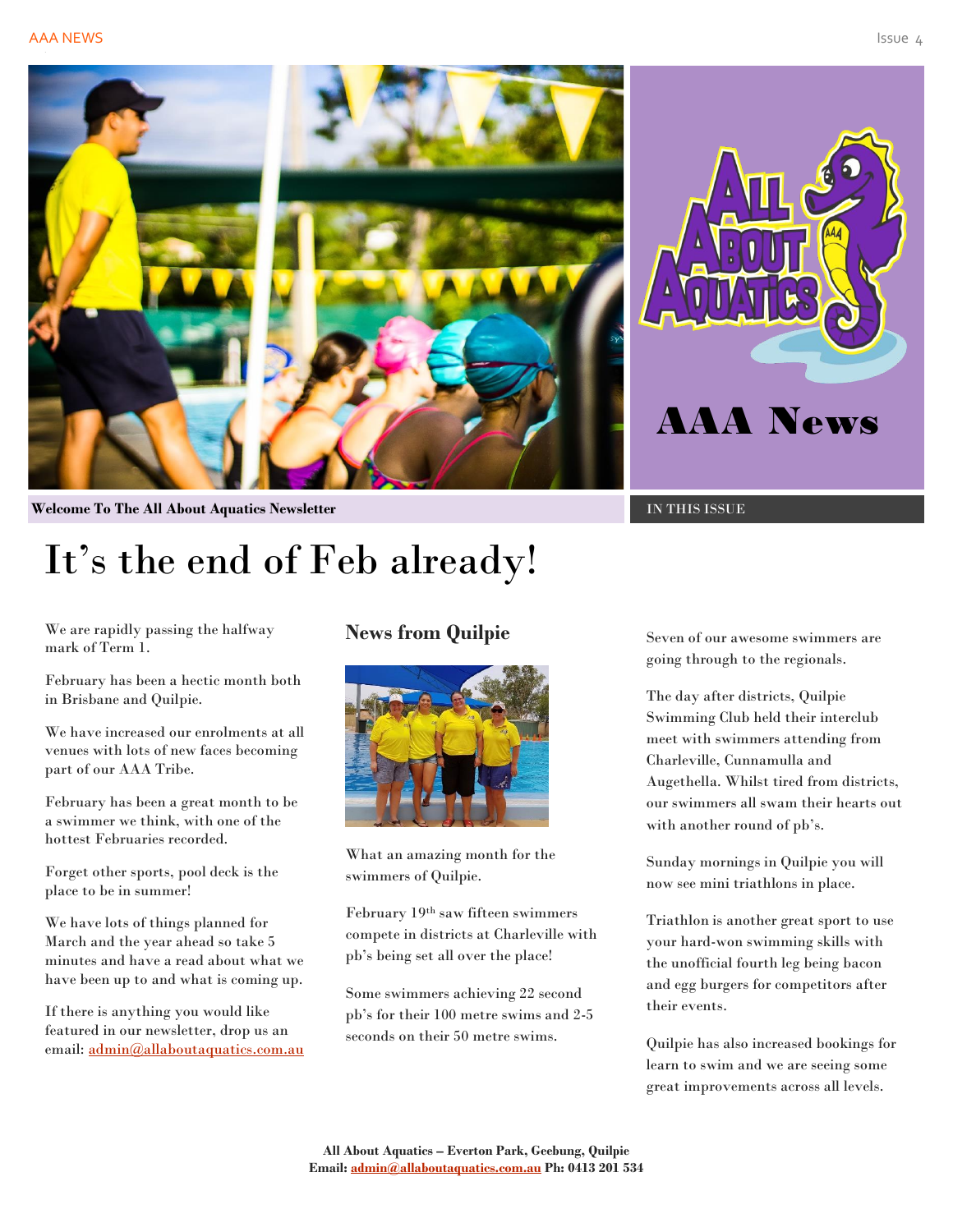#### AAA NEWS | Issue 4 22 22 22 22 22 23 23 24 25 26 27 27 28 29 20 21 22 23 24 25 26 27 27 27 27 27 27 27 27 27 2

Our next Dive in Movie night is Saturday 24th of Feb where we will be screening – My Pet Dinosaur.

Whilst Brisbane may be on afternoon storm watch, Quilpie brings afternoon storm watch to a completely new level.



We wish all our Quilpie swimmers competing at the Chaleville Regionals on the 23rd a great meet.

No need to wish you all luck, you have done the hard work, enjoy your events and we are right behind you cheering!

### **Need Coffee to Function?**

February saw the launch of our very own coffee cart at Everton Park.



The cart is set up each morning for a post swim coffee for our adult squaddies or an on the go cuppa for our swim parents.

Coffee is also available in the afternoons which helps make that wait in the grandstands just that bit more enjoyable.

If you are a frequent sipper, grab a loyalty card with your next coffee.



## **Morning Learn to Swim Classes**

During February we launched learn to swim and stroke development classes for before school lessons.

We also have private lesson spaces available.

Here are a few of our early morning swimming stars in action.







If you would like more information or bookings, give us a call and we will do our best to find a spot for you.

# **Flippa ball has moved to Thursdays**

Flippa ball with coach Nic has moved to Thursdays at 4pm.

Flippa ball is another way to build endurance and swimming whilst having fun.



It's not just for boys either! Look at the amazing Nina showing them all how it's done!

### **Social Media Pages**

If social media is your thing, follow us on Facebook and Instagram to see what we get up to and for regular promotions, competitions and give aways.



Find us on Facebook at:

**All About Aquatics – Brisbane All About Aquatics – Quilpie**

**All About Aquatics – Everton Park, Geebung, Quilpie Email[: admin@allaboutaquatics.com.au](mailto:admin@allaboutaquatics.com.au) Ph: 0413 201 534**